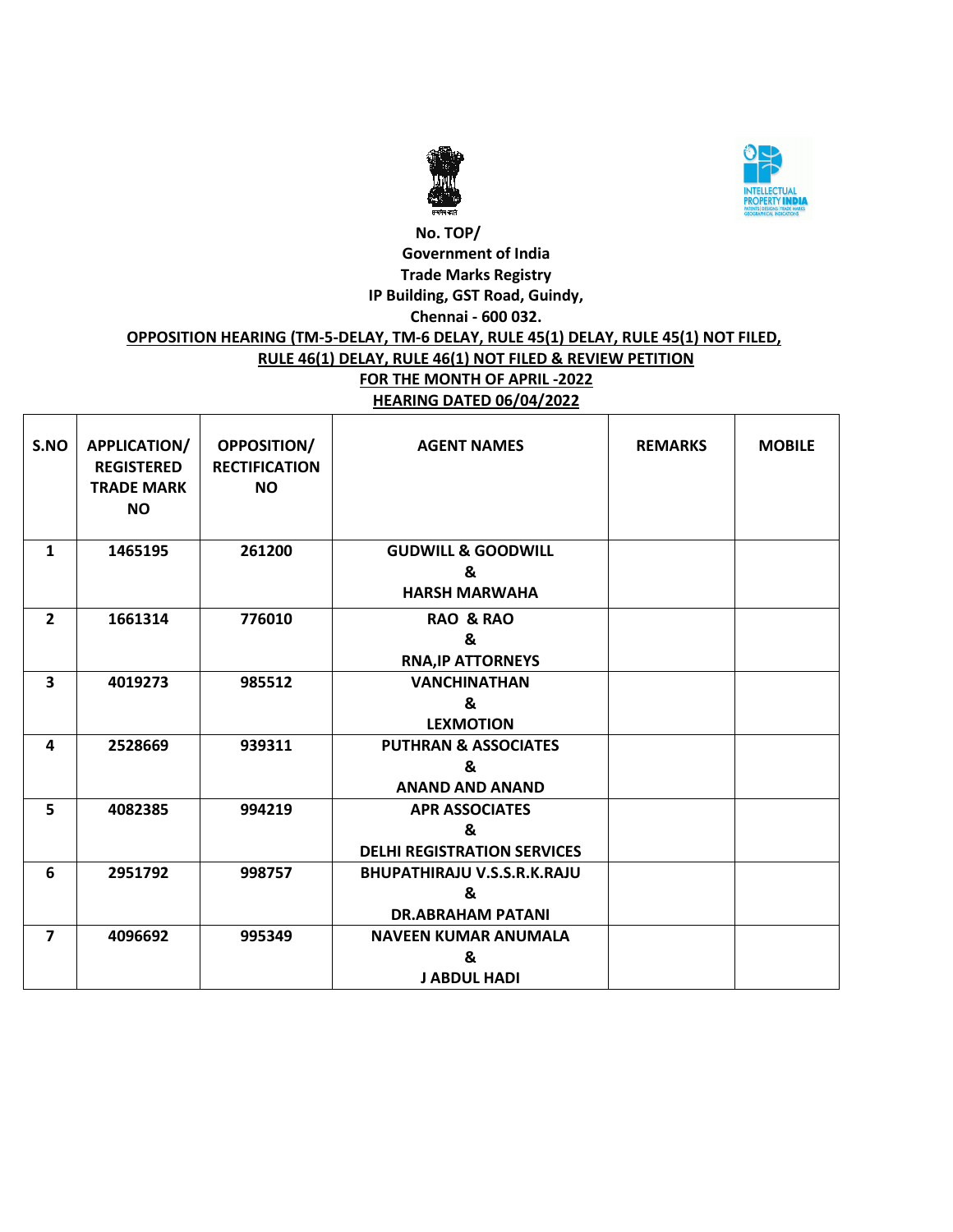| S.NO | APPLICATION/<br><b>REGISTERED</b><br><b>TRADE MARK</b><br><b>NO</b> | <b>OPPOSITION/</b><br><b>RECTIFICATION</b><br><b>NO</b> | <b>AGENT NAMES</b>                                                                  | <b>REMARKS</b> | <b>MOBILE</b> |
|------|---------------------------------------------------------------------|---------------------------------------------------------|-------------------------------------------------------------------------------------|----------------|---------------|
| 8    | 3488222                                                             | 994944                                                  | <b>SUNEER AND ASSOCIATES</b><br>&<br><b>WORLDWIDE REGISTRATION</b><br><b>BUREAU</b> |                |               |
| 9    | 3667904                                                             | 997687                                                  | <b>C.VENKATASUBARAMANIAM</b><br>&<br><b>CHARAK PHARMA PVT LTD</b>                   |                |               |
| 10   | 1576787                                                             | 260674                                                  | <b>KOCHHAR &amp; CO</b><br>&<br><b>SINGHANIA &amp; CO</b>                           |                |               |
| 11   | 1576789                                                             | 260675                                                  | <b>KOCHHAR &amp; CO</b><br>&<br><b>SINGHANIA &amp; CO</b>                           |                |               |
| 12   | 3574268                                                             | 1012502                                                 | <b>MISSION LEGAL ADVOCATES</b><br>&<br>A K ASSOCIATES                               |                |               |
| 13   | 2897342                                                             | 957422                                                  | <b>R.K.DEWAN AND COMPANY</b><br>&<br><b>SHIVNATH KUMAR ADVOCATE</b>                 |                |               |
| 14   | 2897342                                                             | 957550                                                  | <b>R.K.DEWAN AND COMPANY</b><br>&<br><b>BHARTI REGISTRATION SERVICE</b>             |                |               |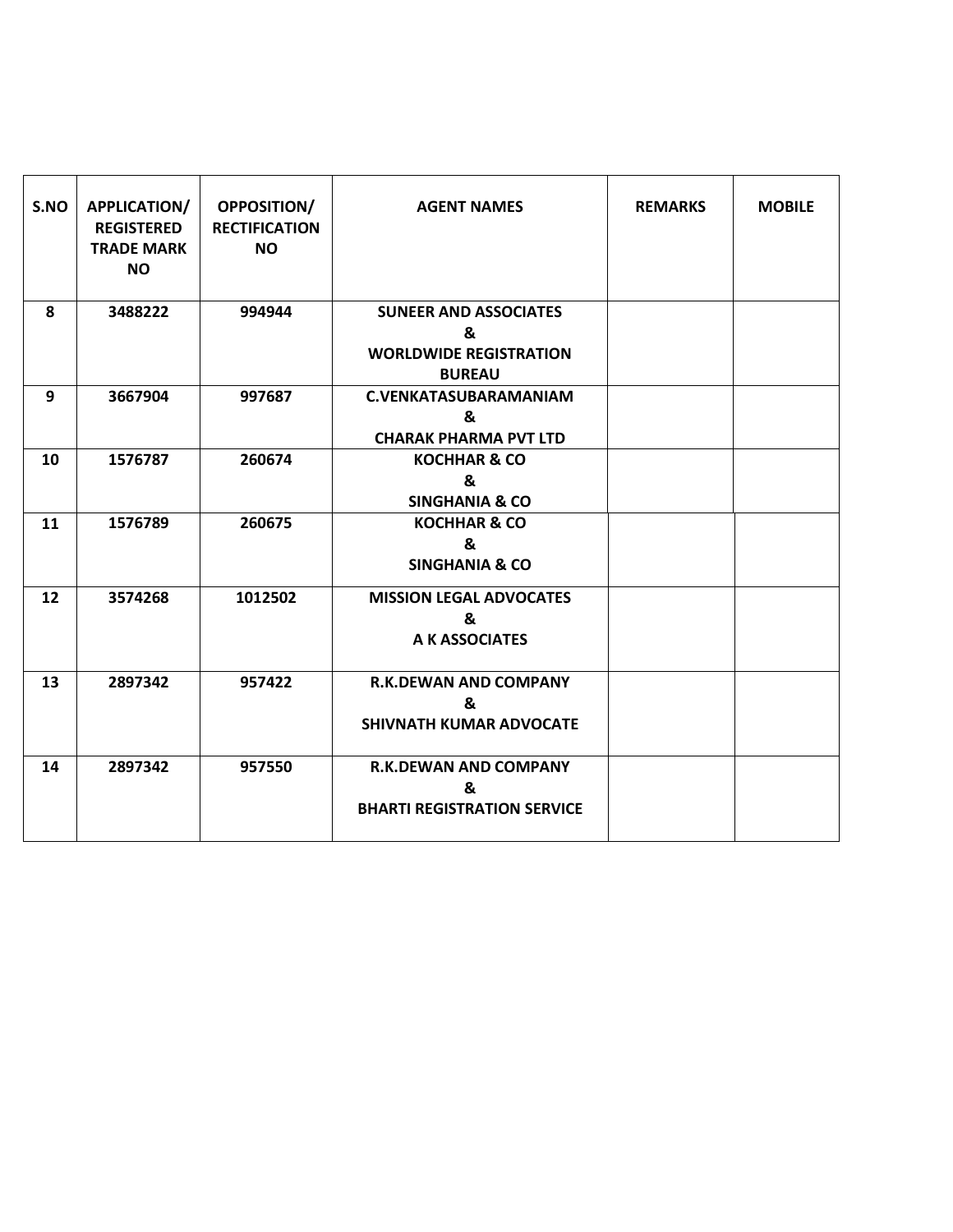



### **No. TOP/ Government of India Trade Marks Registry IP Building, GST Road, Guindy, Chennai - 600 032. MAIN HEARING FOR THE MONTH OF APRIL -2022 HEARING DATED 07/04/2022**

| S.NO | <b>APPLICATION/</b><br><b>REGISTERED</b><br><b>TRADE MARK</b><br><b>NO</b> | <b>OPPOSITION/</b><br><b>RECTIFICATION</b><br><b>NO</b> | <b>AGENT NAMES</b>                                             | <b>REMARKS</b> | <b>MOBILE</b> |
|------|----------------------------------------------------------------------------|---------------------------------------------------------|----------------------------------------------------------------|----------------|---------------|
|      | 564261                                                                     | 130876                                                  | <b>C.DANIEL &amp; GLADYS</b><br>&<br><b>R.K.DEWAN &amp; CO</b> |                |               |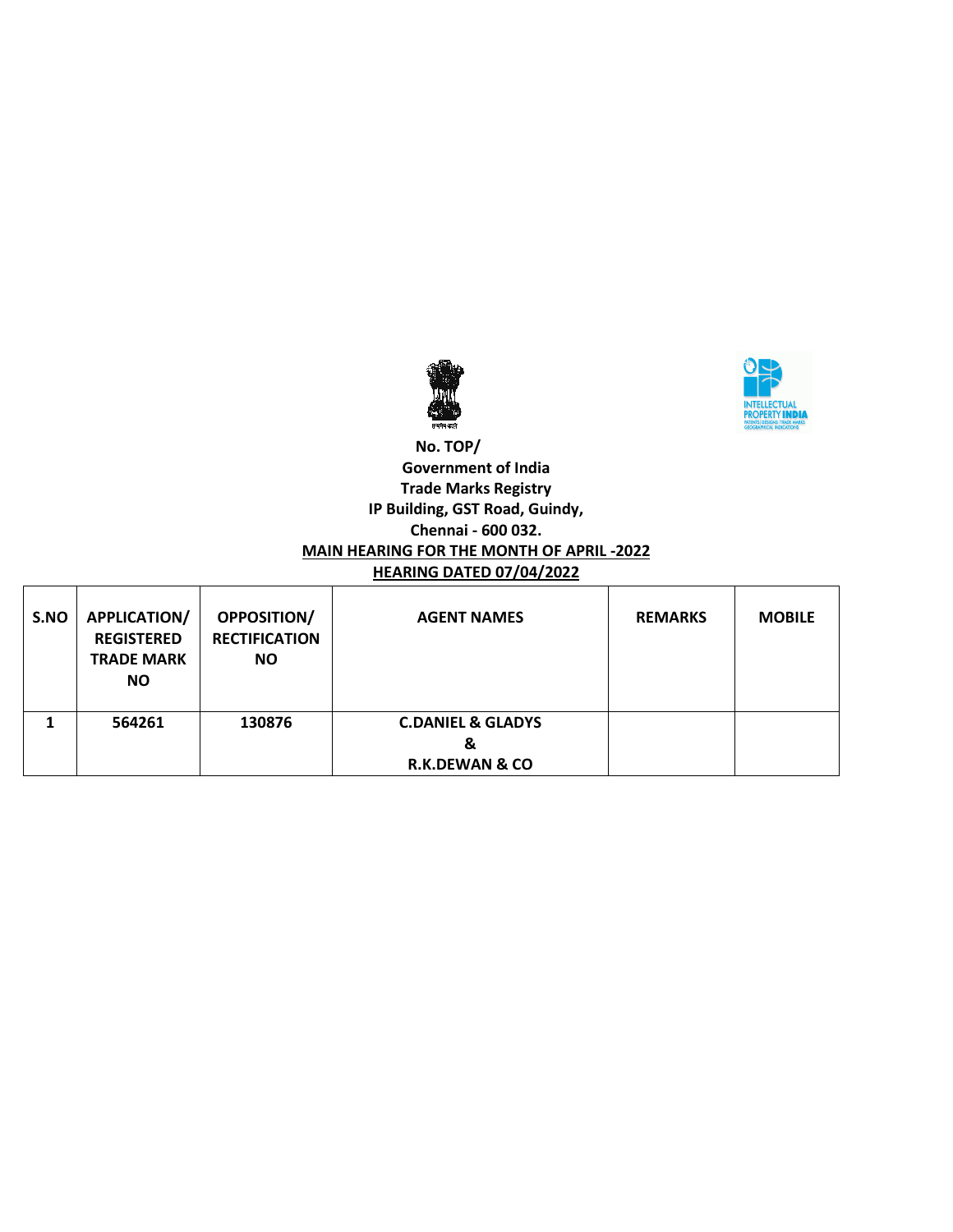



### **No. TOP/ Government of India Trade Marks Registry IP Building, GST Road, Guindy, Chennai - 600 032. OPPOSITION HEARING (TM-5-DELAY, TM-6 DELAY, RULE 45(1) DELAY, RULE 45(1) NOT FILED, RULE 46(1) DELAY, RULE 46(1) NOT FILED & REVIEW PETITION FOR THE MONTH OF APRIL -2022 HEARING DATED 07/04/2022**

| S.NO           | APPLICATION/<br><b>REGISTERED</b><br><b>TRADE MARK</b><br><b>NO</b> | <b>OPPOSITION/</b><br><b>RECTIFICATION</b><br><b>NO</b> | <b>AGENT NAMES</b>                                                     | <b>REMARKS</b> | <b>MOBILE</b> |
|----------------|---------------------------------------------------------------------|---------------------------------------------------------|------------------------------------------------------------------------|----------------|---------------|
| $\mathbf{1}$   | 3409633                                                             | 989359                                                  | <b>GRANDHI NAGAR JAYALAKSHMI</b><br>&<br><b>VISHESH AND ASSOCIATES</b> |                |               |
| $\overline{2}$ | 3409715                                                             | 989896                                                  | <b>GRANDHI NAGAR JAYALAKSHMI</b><br>&<br><b>CHARAK PHARMA PVT LTD</b>  |                |               |
| 3              | 3409715                                                             | 989361                                                  | <b>GRANDHI NAGAR JAYALAKSHMI</b><br>&<br><b>VISHESH AND ASSOCIATES</b> |                |               |
| 4              | 4063359                                                             | 992892                                                  | PUVVULA VIJAY KUMAR<br>&<br><b>MANOJ G. MENDA ADVOCATE</b>             |                |               |
| 5              | 3769896                                                             | 936133                                                  | <b>MAKYAM KALPANA NAVEEN</b><br>&<br><b>ASHOK RAM KUMAR</b>            |                |               |
| 6              | 4063359                                                             | 989320                                                  | <b>PUVVULA VINAY KUMAR</b><br>&<br><b>CHADHA AND CHADHA</b>            |                |               |
| $\overline{ }$ | 3991150                                                             | 989307                                                  | LE INTELLIGENSIA<br>&<br><b>HARISH T SUMYANI</b>                       |                |               |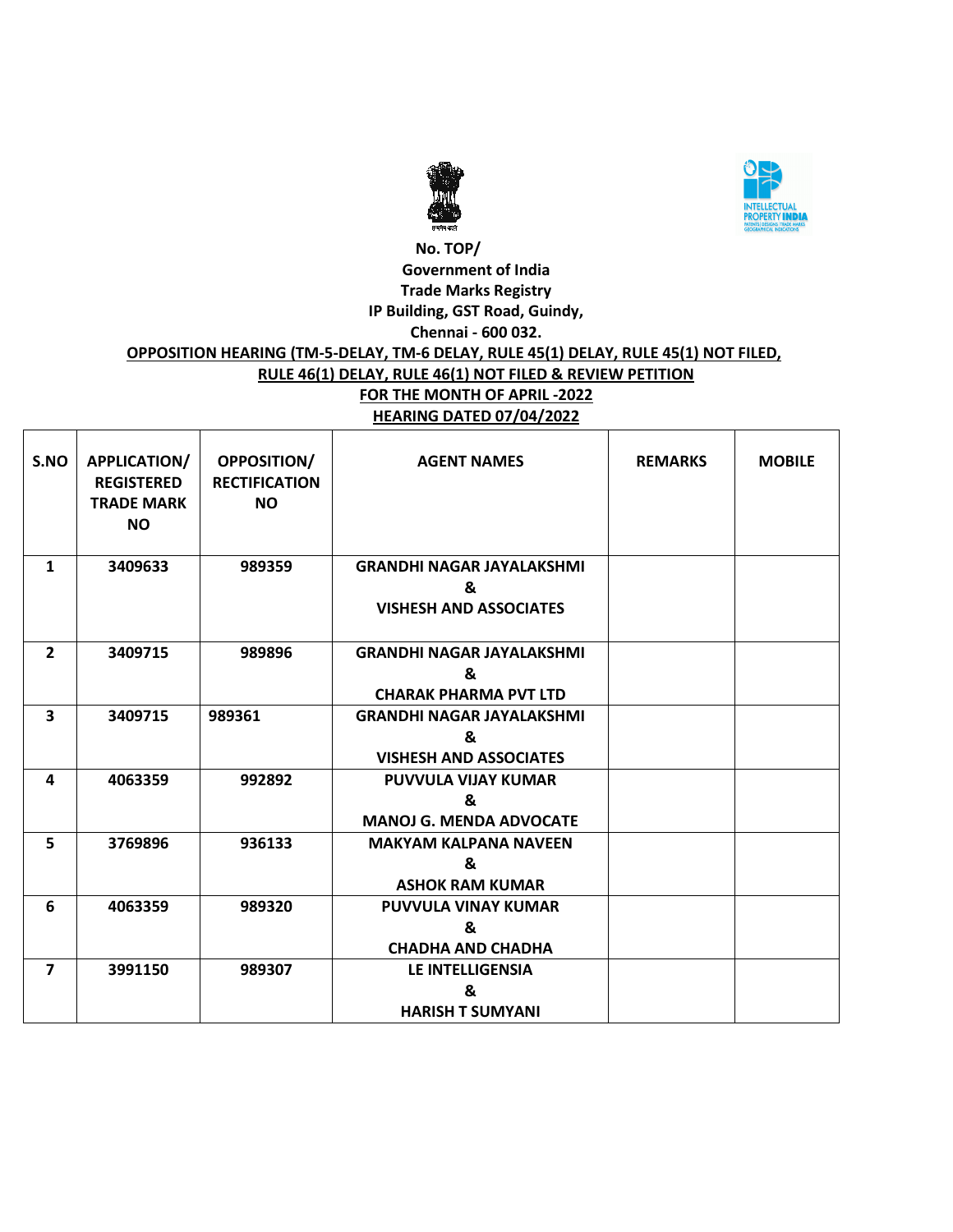| S.NO | <b>APPLICATION/</b><br><b>REGISTERED</b><br><b>TRADE MARK</b><br><b>NO</b> | <b>OPPOSITION/</b><br><b>RECTIFICATION</b><br><b>NO</b> | <b>AGENT NAMES</b>                                             | <b>REMARKS</b> | <b>MOBILE</b> |
|------|----------------------------------------------------------------------------|---------------------------------------------------------|----------------------------------------------------------------|----------------|---------------|
| 8    | 4044254                                                                    | 988947                                                  | <b>VANCHINATHAN</b><br>&<br><b>VINOD KUMAR PU</b>              |                |               |
| 9    | 2452495                                                                    | 988500                                                  | P.P.A.SAGEER<br>&<br><b>MAHTTA &amp; CO</b>                    |                |               |
| 10   | 4043549                                                                    | 988676                                                  | <b>VANCHINATHAN</b><br>&<br>VISHESH &<br>ASSOCIATES, ADVOCATES |                |               |
| 11   | 3583780                                                                    | 988980                                                  | <b>PUVVULA VINAY KUMAR</b><br>&<br><b>MADAMSER &amp; CO</b>    |                |               |
| 12   | 3247351                                                                    | 979394                                                  | <b>B.KARTHIK ADVOCATE</b><br>&<br><b>ANAND AND ANAND</b>       |                |               |
| 13   | 3991217                                                                    | 989222                                                  | P.MEENAKSHI SUNDARAM<br>&<br><b>N.RANGARAJAN</b>               |                |               |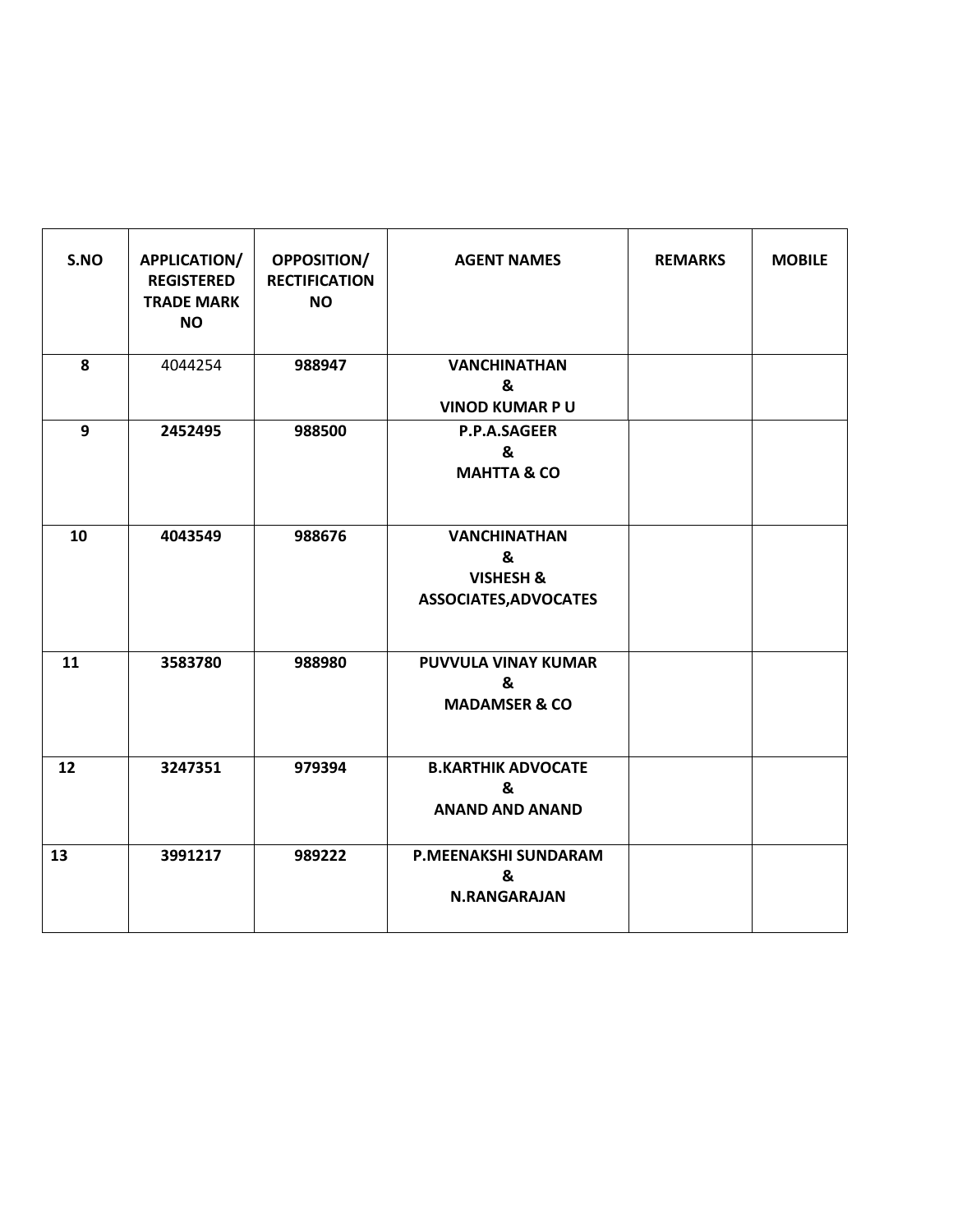



# **No. TOP/ Government of India Trade Marks Registry IP Building, GST Road, Guindy, Chennai - 600 032. OPPOSITION HEARING (TM-5-DELAY, TM-6 DELAY, RULE 45(1) DELAY, RULE 45(1) NOT FILED, RULE 46(1) DELAY, RULE 46(1) NOT FILED & REVIEW PETITION FOR THE MONTH OF APRIL -2022 HEARING DATED 11/04/2022**

| S.NO                    | <b>APPLICATION/</b><br><b>REGISTERED</b><br><b>TRADE MARK</b><br><b>NO</b> | <b>OPPOSITION/</b><br><b>RECTIFICATION</b><br><b>NO</b> | <b>AGENT NAMES</b>                  | <b>REMARKS</b> | <b>MOBILE</b> |
|-------------------------|----------------------------------------------------------------------------|---------------------------------------------------------|-------------------------------------|----------------|---------------|
| 1                       | 3357779                                                                    | 988504                                                  | <b>VENKATESH</b>                    |                |               |
|                         |                                                                            |                                                         | &<br><b>ADITYA &amp; ASSOCIATES</b> |                |               |
| $\overline{2}$          | 3441904                                                                    | 987968                                                  | RAGHURAM CHADALAVADA                |                |               |
|                         |                                                                            |                                                         | &                                   |                |               |
|                         |                                                                            |                                                         | <b>SAI &amp; MEHTA</b>              |                |               |
| $\overline{\mathbf{3}}$ | 4122274                                                                    | 1006134                                                 | <b>C.PRAKASH</b>                    |                |               |
|                         |                                                                            |                                                         | &                                   |                |               |
|                         |                                                                            |                                                         | <b>VISHESH AND ASSOCIATES</b>       |                |               |
| 4                       | 3508870                                                                    | 996358                                                  | <b>SATISH REDDY</b>                 |                |               |
|                         |                                                                            |                                                         | &                                   |                |               |
|                         |                                                                            |                                                         | <b>APR ASSOCIATES</b>               |                |               |
| 5                       | 3295889                                                                    | 987820                                                  | <b>ASHOK RAM KUMAR</b>              |                |               |
|                         |                                                                            |                                                         | &                                   |                |               |
|                         |                                                                            |                                                         | <b>SUJATA CHAUDHRI IP ATTORNEYS</b> |                |               |
| 6                       | 4032998                                                                    | 988407                                                  | <b>ANAND AND ANAND</b>              |                |               |
|                         |                                                                            |                                                         | &                                   |                |               |
|                         |                                                                            |                                                         | <b>H K ACHARYA AND COMPANY</b>      |                |               |
| $\overline{7}$          | 3285245                                                                    | 996318                                                  | <b>SUNIL PAUL</b>                   |                |               |
|                         |                                                                            |                                                         | &                                   |                |               |
|                         |                                                                            |                                                         | <b>SHIV LAW HOUSE</b>               |                |               |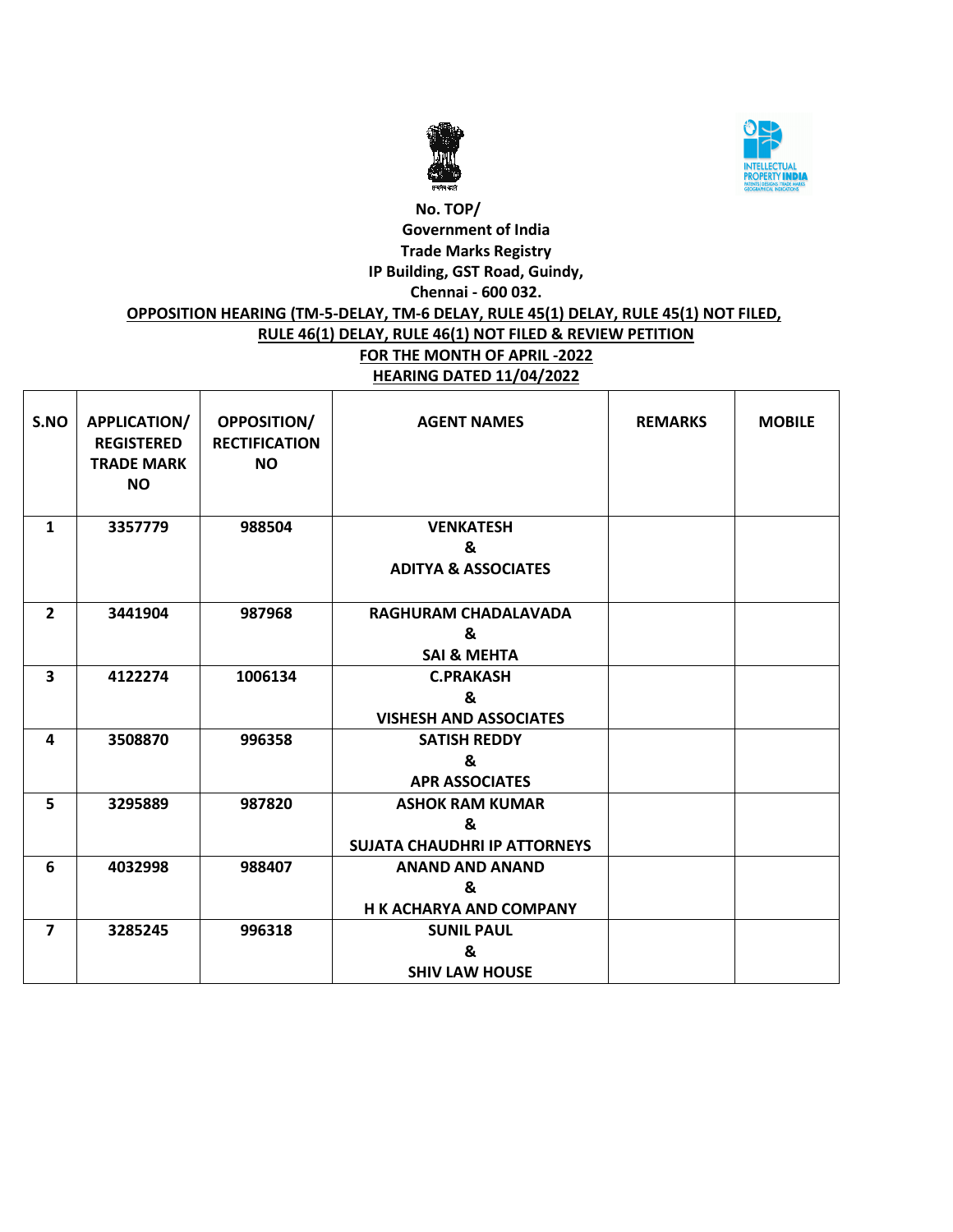| S.NO | <b>APPLICATION/</b><br><b>REGISTERED</b><br><b>TRADE MARK</b><br><b>NO</b> | <b>OPPOSITION/</b><br><b>RECTIFICATION</b><br><b>NO</b> | <b>AGENT NAMES</b>           | <b>REMARKS</b> | <b>MOBILE</b> |
|------|----------------------------------------------------------------------------|---------------------------------------------------------|------------------------------|----------------|---------------|
| 8    | 3946450                                                                    | 988718                                                  | <b>V.KARTHIK</b>             |                |               |
|      |                                                                            |                                                         | &                            |                |               |
|      |                                                                            |                                                         | <b>S.R.RAGUVIR</b>           |                |               |
| 9    | 3295886                                                                    | 987819                                                  | <b>ASHOK RAM KUMAR</b>       |                |               |
|      |                                                                            |                                                         | &                            |                |               |
|      |                                                                            |                                                         | <b>SUJATA CHAUDHRI IP</b>    |                |               |
|      |                                                                            |                                                         | <b>ATTORNEYS</b>             |                |               |
| 10   | 4104681                                                                    | 999144                                                  | <b>LAW SOLUTIONS</b>         |                |               |
|      |                                                                            |                                                         | &                            |                |               |
|      |                                                                            |                                                         | <b>CHARAK PHARMA PVT LTD</b> |                |               |
| 11   | 3554806                                                                    | 997808                                                  | <b>P.ESWARAMOORTHY</b>       |                |               |
|      |                                                                            |                                                         | &                            |                |               |
|      |                                                                            |                                                         | Y.J.TRIVEDI & CO             |                |               |
|      |                                                                            |                                                         |                              |                |               |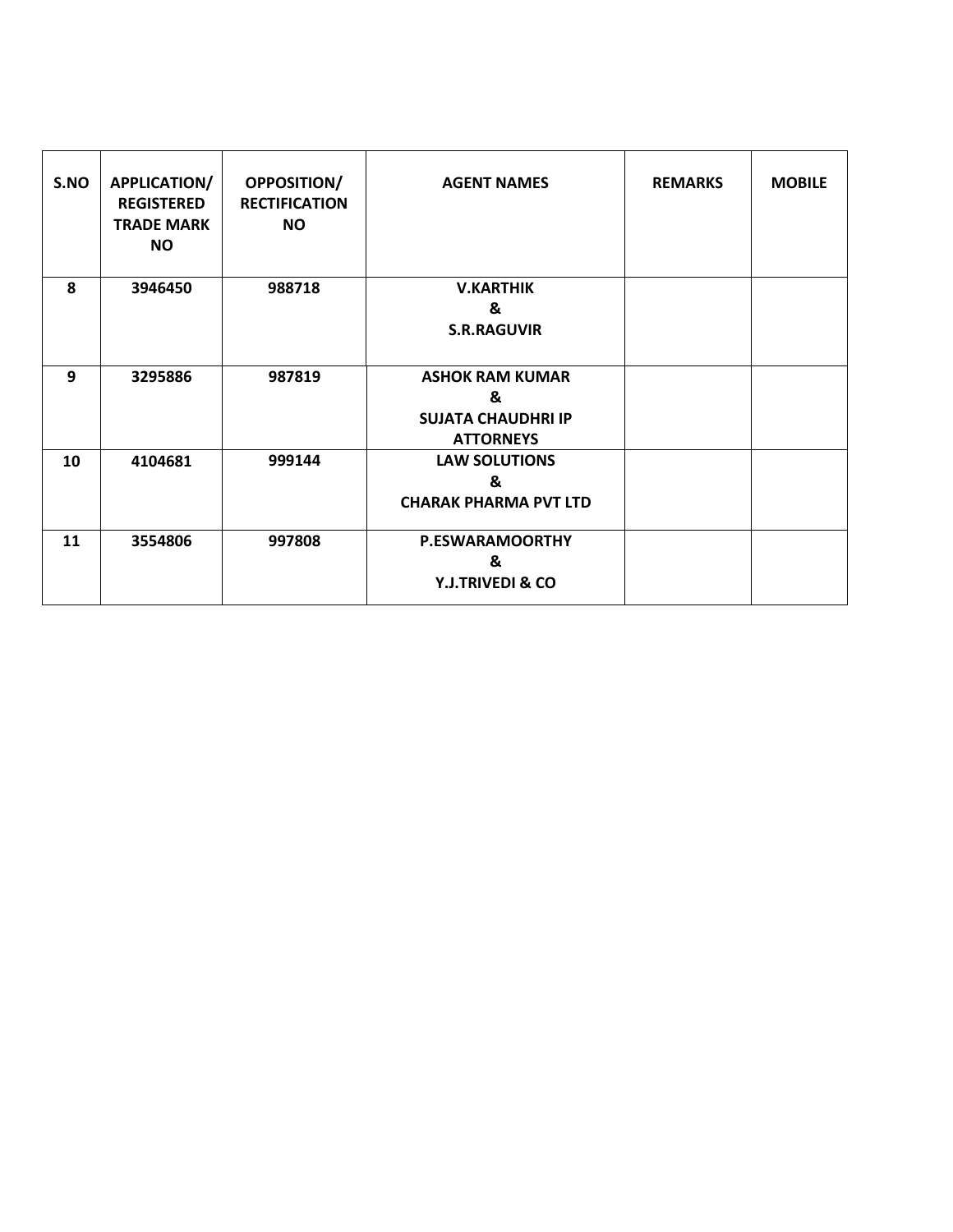



## **No. TOP/ Government of India Trade Marks Registry IP Building, GST Road, Guindy, Chennai - 600 032. MAIN HEARING FOR THE MONTH OF APRIL 2022 HEARING DATED 12/04/2022**

| S.NO                    | APPLICATION/<br><b>REGISTERED</b><br><b>TRADE MARK</b><br><b>NO</b> | <b>OPPOSITION/</b><br><b>RECTIFICATION</b><br><b>NO</b> | <b>AGENT NAMES</b>                        | <b>REMARKS</b> | <b>MOBILE</b> |
|-------------------------|---------------------------------------------------------------------|---------------------------------------------------------|-------------------------------------------|----------------|---------------|
| $\mathbf{1}$            | 4271736                                                             | 1010051                                                 | <b>VANCHINATHAN</b>                       |                |               |
|                         |                                                                     |                                                         | &                                         |                |               |
|                         |                                                                     |                                                         | <b>TYAGI CERTIFICATIONS</b>               |                |               |
| $\overline{2}$          | 3853599                                                             | 1008036                                                 | <b>C.VENKATASUBRAMANIAM</b>               |                |               |
|                         |                                                                     |                                                         | &                                         |                |               |
|                         |                                                                     |                                                         | <b>SANJEEV SHRIKANT NIPHADKAR</b>         |                |               |
| $\overline{\mathbf{3}}$ | 3471836                                                             | 1009061                                                 | <b>NADAR VENNILA</b>                      |                |               |
|                         |                                                                     |                                                         | &                                         |                |               |
|                         |                                                                     |                                                         | <b>PARKAR &amp; PARKAR</b>                |                |               |
| 4                       | 3835244                                                             | 1008398                                                 | <b>K.RADHAKRISHNAN NAIR</b>               |                |               |
|                         |                                                                     |                                                         | &                                         |                |               |
|                         |                                                                     |                                                         | <b>SHILPI JAIN SHARMA</b>                 |                |               |
| 5                       | 4142224                                                             | 1009599                                                 | <b>POOJASHREE</b>                         |                |               |
|                         |                                                                     |                                                         | &                                         |                |               |
|                         |                                                                     |                                                         | <b>JEHANGIR GULABBHAI &amp; BILIMORIA</b> |                |               |
|                         |                                                                     |                                                         | <b>&amp; DARUWALLA</b>                    |                |               |
| 6                       | 3758176                                                             | 1009751                                                 | <b>PRG ASSOCIATES</b>                     |                |               |
|                         |                                                                     |                                                         | &                                         |                |               |
|                         |                                                                     |                                                         | <b>B.N.POOJARI</b>                        |                |               |
| $\overline{\mathbf{z}}$ | 3488737                                                             | 1009876                                                 | <b>ABRAHAM CHERIAN P</b>                  |                |               |
|                         |                                                                     |                                                         | &                                         |                |               |
|                         |                                                                     |                                                         | <b>NAVKAR ASSOCIATES</b>                  |                |               |
| 8                       | 4243447                                                             | 1010009                                                 | <b>C.VENKATASUBRAMANIAM</b>               |                |               |
|                         |                                                                     |                                                         | &                                         |                |               |
|                         |                                                                     |                                                         | <b>A.V.NATHAN ASSOCIATES</b>              |                |               |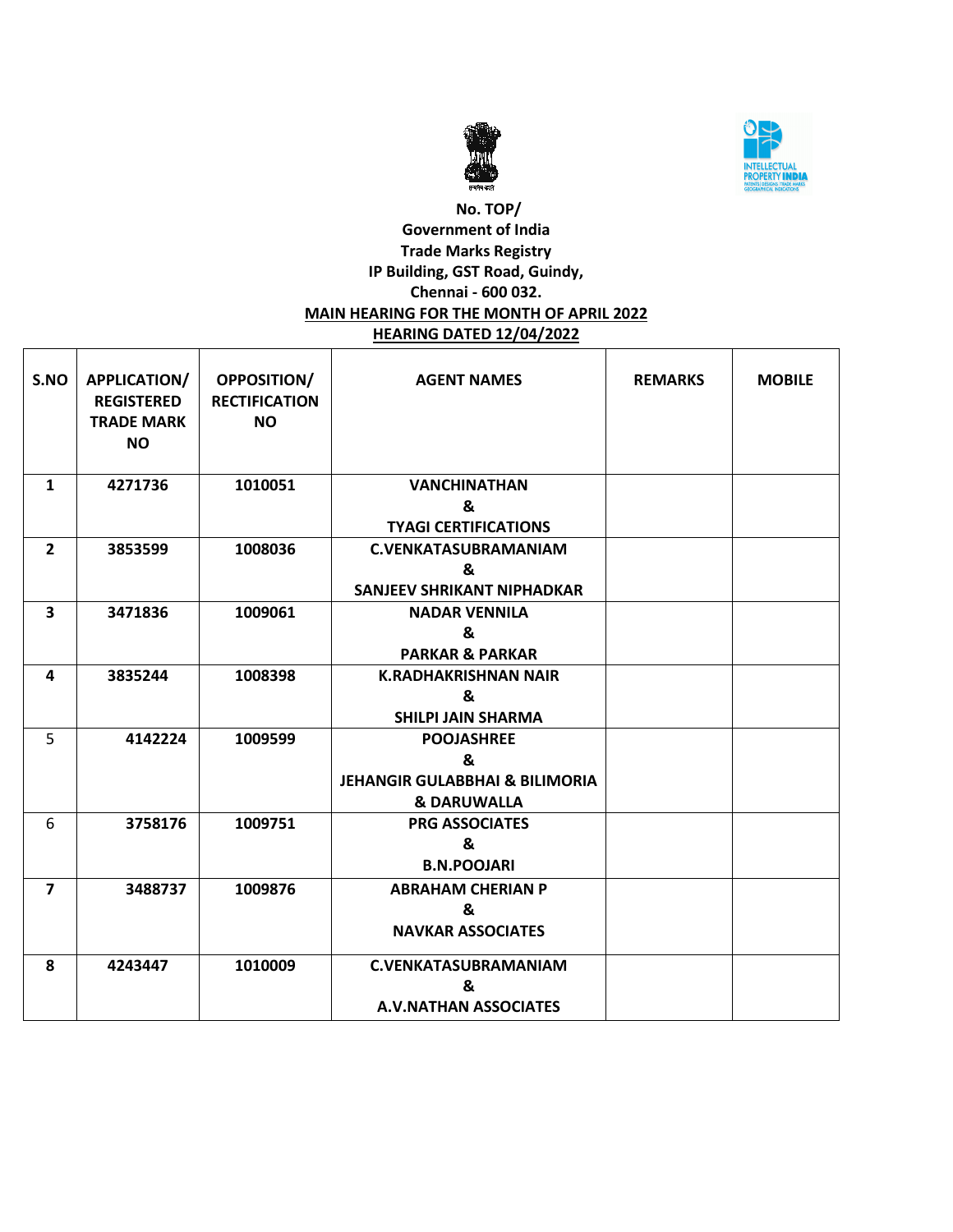| S.NO | APPLICATION/<br><b>REGISTERED</b><br><b>TRADE MARK</b> | <b>OPPOSITION/</b><br><b>RECTIFICATION</b><br><b>NO</b> | <b>AGENT NAMES</b>                                                            | <b>REMARKS</b> | <b>MOBILE</b> |
|------|--------------------------------------------------------|---------------------------------------------------------|-------------------------------------------------------------------------------|----------------|---------------|
| 9    | 4221625                                                | 1010184                                                 | <b>C.PRAKASH</b><br>&<br><b>RELIANCE RETAIL LIMITED</b>                       |                |               |
| 10   | 3930111                                                | 1009136                                                 | <b>C.VENKATASUBRAMANIAM</b><br>&<br><b>T.M.RAMAN KARTHA</b>                   |                |               |
| 11   | 3808785                                                | 1009134                                                 | <b>S.S.RANA &amp; CO</b><br>&<br><b>RAM GOPAL &amp; SONS</b>                  |                |               |
| 12   | 3835201                                                | 1010120                                                 | <b>FRESHWORKS INC</b><br>&<br><b>ASHOK RAM KUMAR</b>                          |                |               |
| 13   | 3782357                                                | 1010129                                                 | <b>LE INTELLIGENSIA</b><br>&<br><b>JIGNESHKUMAR KANTILAL</b><br><b>DUDHAT</b> |                |               |
| 14   | 4026350                                                | 1010058                                                 | <b>VANCHINATHAN</b><br>&<br><b>VRIJ KISHORE CHOUDHARY</b>                     |                |               |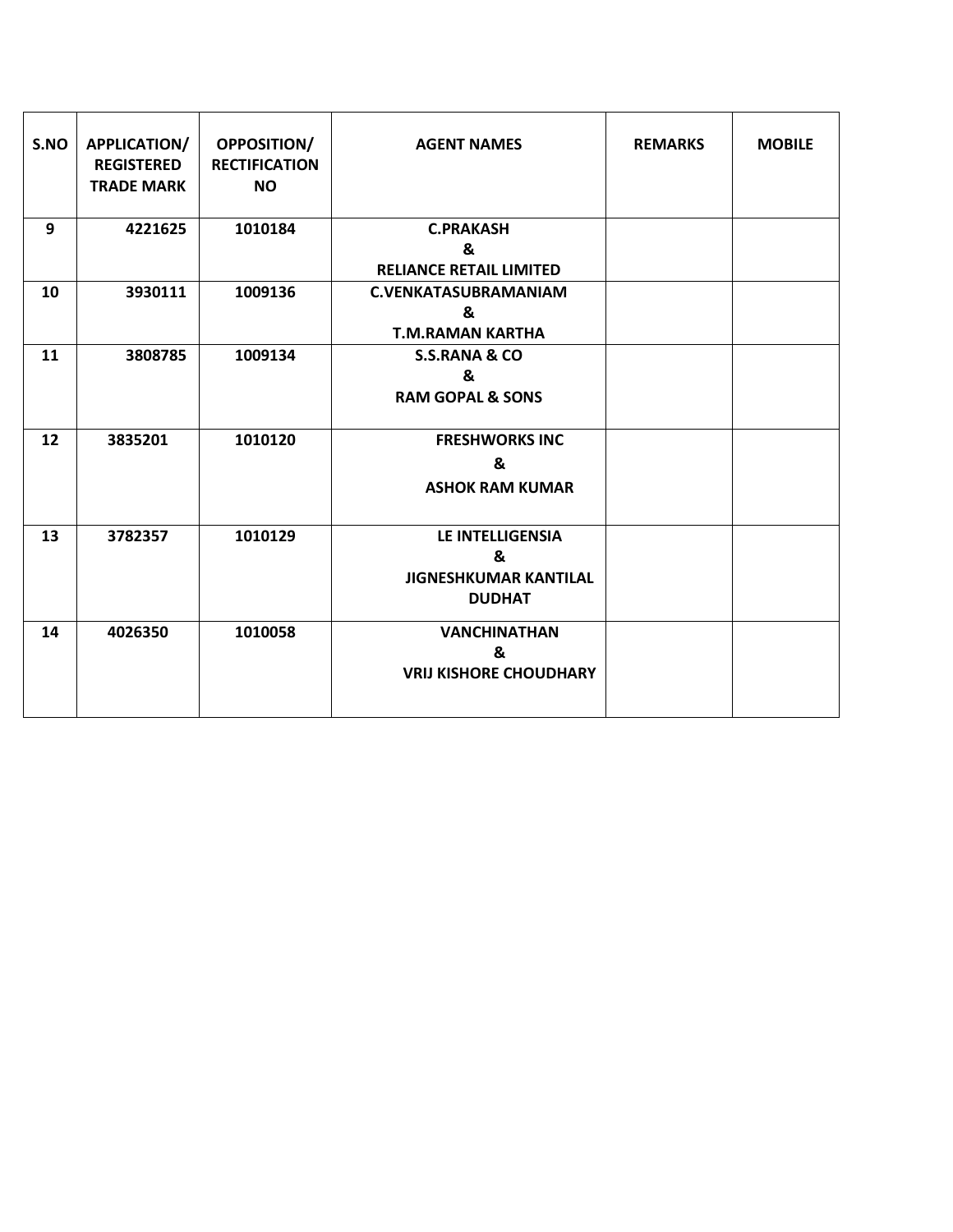



 **No. TOP/ Government of India Trade Marks Registry IP Building, GST Road, Guindy, Chennai - 600 032. MAIN HEARING FOR THE MONTH OF APRIL -2022 HEARING DATED 13/04/2022**

| S.NO | <b>APPLICATION/</b><br><b>REGISTERED</b><br><b>TRADE MARK</b><br><b>NO</b> | <b>OPPOSITION/</b><br><b>RECTIFICATION</b><br><b>NO</b> | <b>AGENT NAMES</b>                                          | <b>REMARKS</b> | <b>MOBILE</b> |
|------|----------------------------------------------------------------------------|---------------------------------------------------------|-------------------------------------------------------------|----------------|---------------|
|      | 1232962                                                                    | 231286                                                  | <b>L.R.SWAMI CO</b><br>&<br><b>AMARJIT &amp; ASSOCIATES</b> |                |               |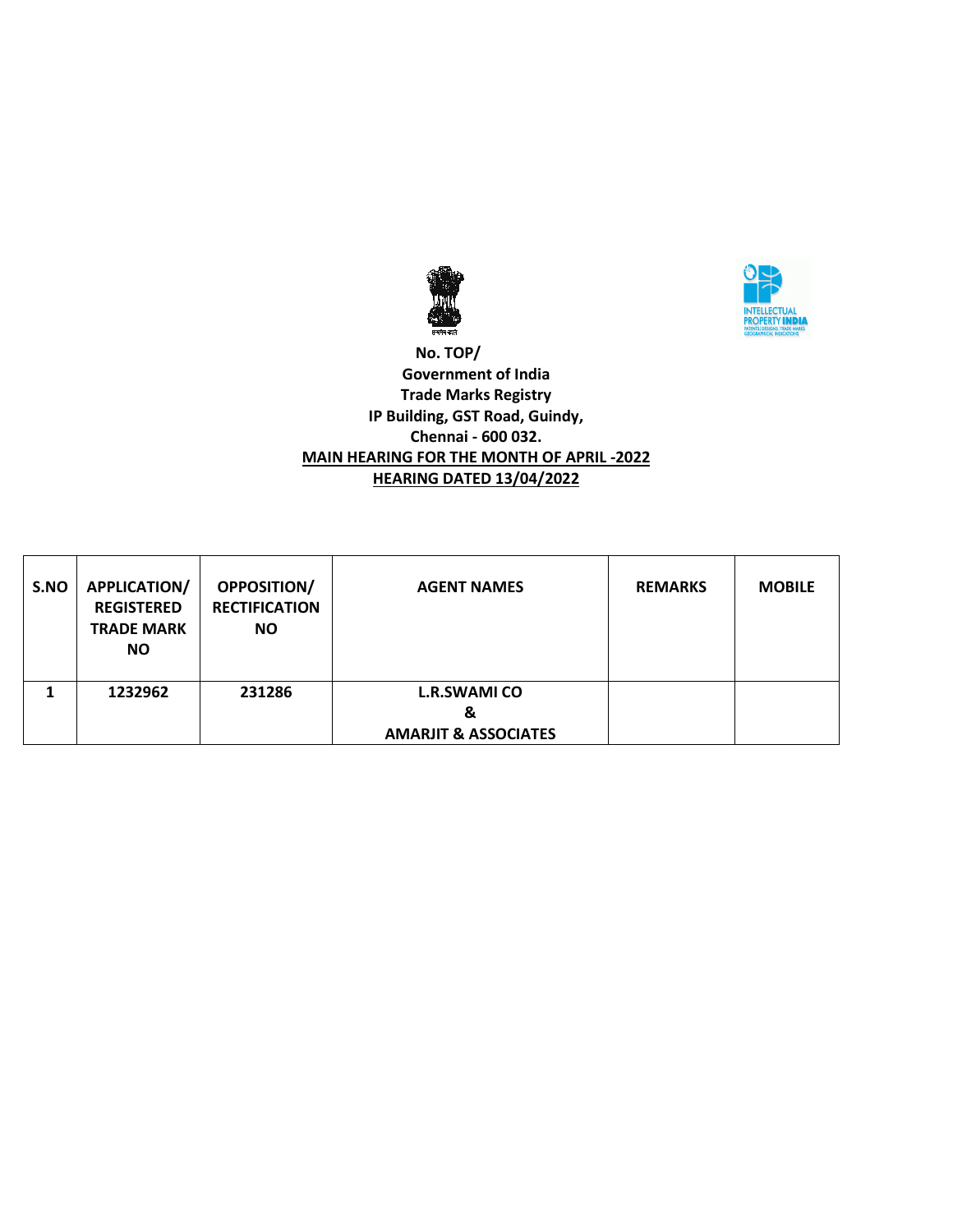



# **No. TOP/ Government of India Trade Marks Registry IP Building, GST Road, Guindy, Chennai - 600 032. OPPOSITION HEARING (TM-5-DELAY, TM-6 DELAY, RULE 45(1) DELAY, RULE 45(1) NOT FILED, RULE 46(1) DELAY, RULE 46(1) NOT FILED & REVIEW PETITION FOR THE MONTH OF APRIL 2022 HEARING DATED 13/04/2022**

| S.NO           | APPLICATION/<br><b>REGISTERED</b><br><b>TRADE MARK</b><br><b>NO</b> | OPPOSITION/<br><b>RECTIFICATION</b><br><b>NO</b> | <b>AGENT NAMES</b>                                            | <b>REMARKS</b> | <b>MOBILE</b> |
|----------------|---------------------------------------------------------------------|--------------------------------------------------|---------------------------------------------------------------|----------------|---------------|
| $\mathbf{1}$   | 3969966                                                             | 987318                                           | <b>VANCHINATHAN</b><br>&<br><b>D.P.AHUJA &amp; CO</b>         |                |               |
| $\overline{2}$ | 3916104                                                             | 1012073                                          | C.VENKATASUBARAMANIAM<br>&<br><b>NIKHIL KURGOD</b>            |                |               |
| 3              | 3951034                                                             | 1012035                                          | <b>ASHOK KUMAR J.DAGA ADVOCATE</b><br>&<br><b>KANIKA JAIN</b> |                |               |
| 4              | 3891166                                                             | 1012002                                          | <b>RAO &amp; RAO</b><br>&<br><b>G.S.RIJHWANI &amp; CO</b>     |                |               |
| 5              | 2375446                                                             | 947767                                           | A.K.RAJARAMAN<br>&<br><b>GMS LAW ASSOCIATES</b>               |                |               |